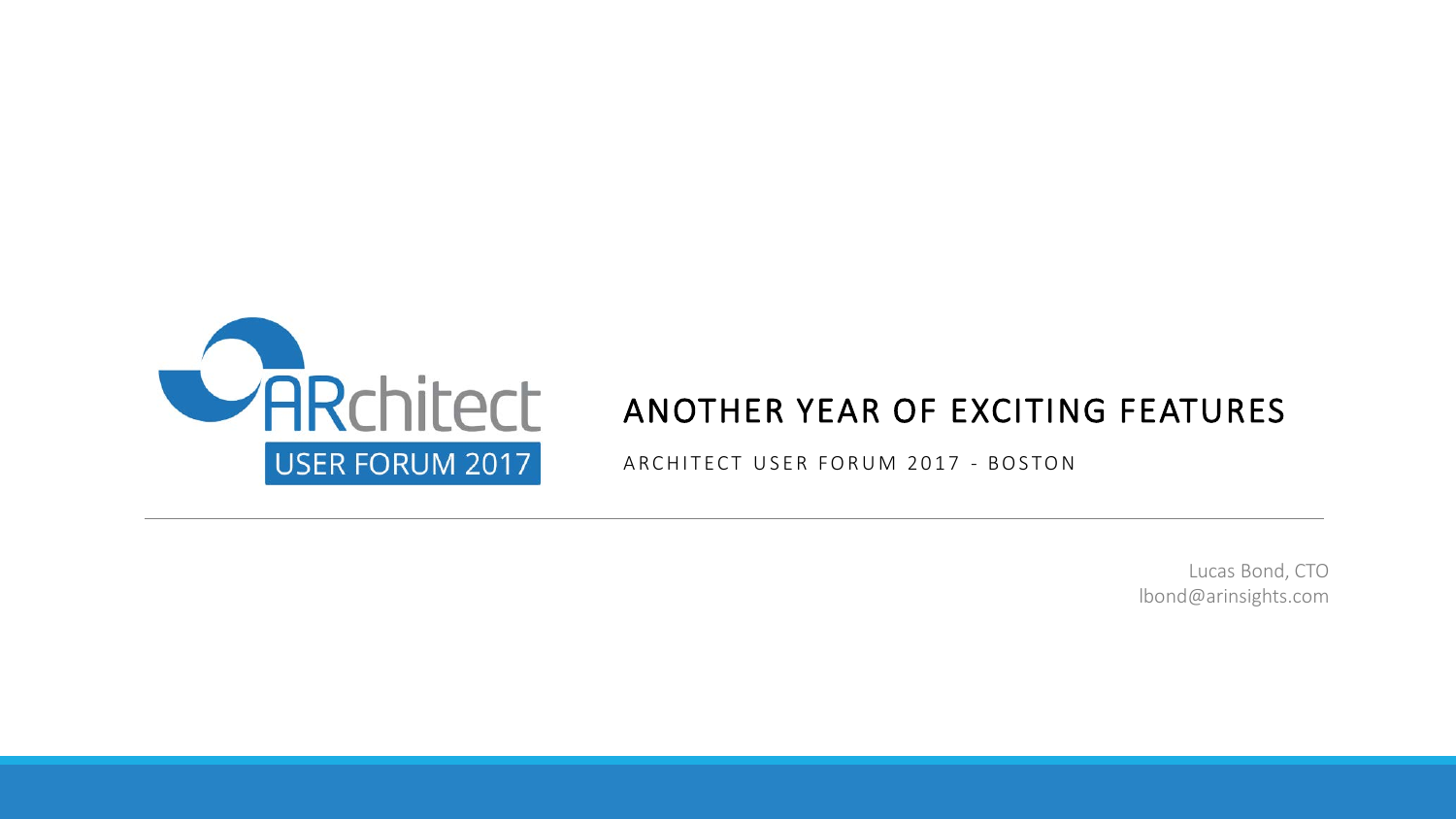# Progress in the past 12 months

### Event Management Enhancements

- Event Management is now its own entity
- Customizable Agendas
- Greater Flexibility
	- Accommodates many event types and setups
- Mobile Access to Agendas through Portal

### Analyst Portal Launch

- Being used by 3 customers and analysts
- Participant/Executive access

| 2017 ARchitect User Forum<br><b>Annual User Forum</b> |                                                                                                                                  |  |  |  |  |  |  |
|-------------------------------------------------------|----------------------------------------------------------------------------------------------------------------------------------|--|--|--|--|--|--|
| <b>Event Info</b>                                     | Email & Follow-Up                                                                                                                |  |  |  |  |  |  |
|                                                       | Event Date 11/15/2017 4:00 PM<br>11/16/2017 4:00 PM<br>(UTC-05:00) Eastern Time (US and Canada)                                  |  |  |  |  |  |  |
|                                                       | Venue Royal Sonesta<br>40 Edwin H Land Blvd<br>Cambridge, MA 02142                                                               |  |  |  |  |  |  |
|                                                       | <b>Locations</b> Cafe Centro<br><b>Charles River A</b><br><b>Charles River B</b><br><b>Lobby Bar</b><br>Starbucks Market and 6th |  |  |  |  |  |  |
|                                                       | Itineraries Room Agenda<br><b>Executive Agenda</b><br><b>Analyst Agenda</b>                                                      |  |  |  |  |  |  |
| <b>Contacts</b>                                       |                                                                                                                                  |  |  |  |  |  |  |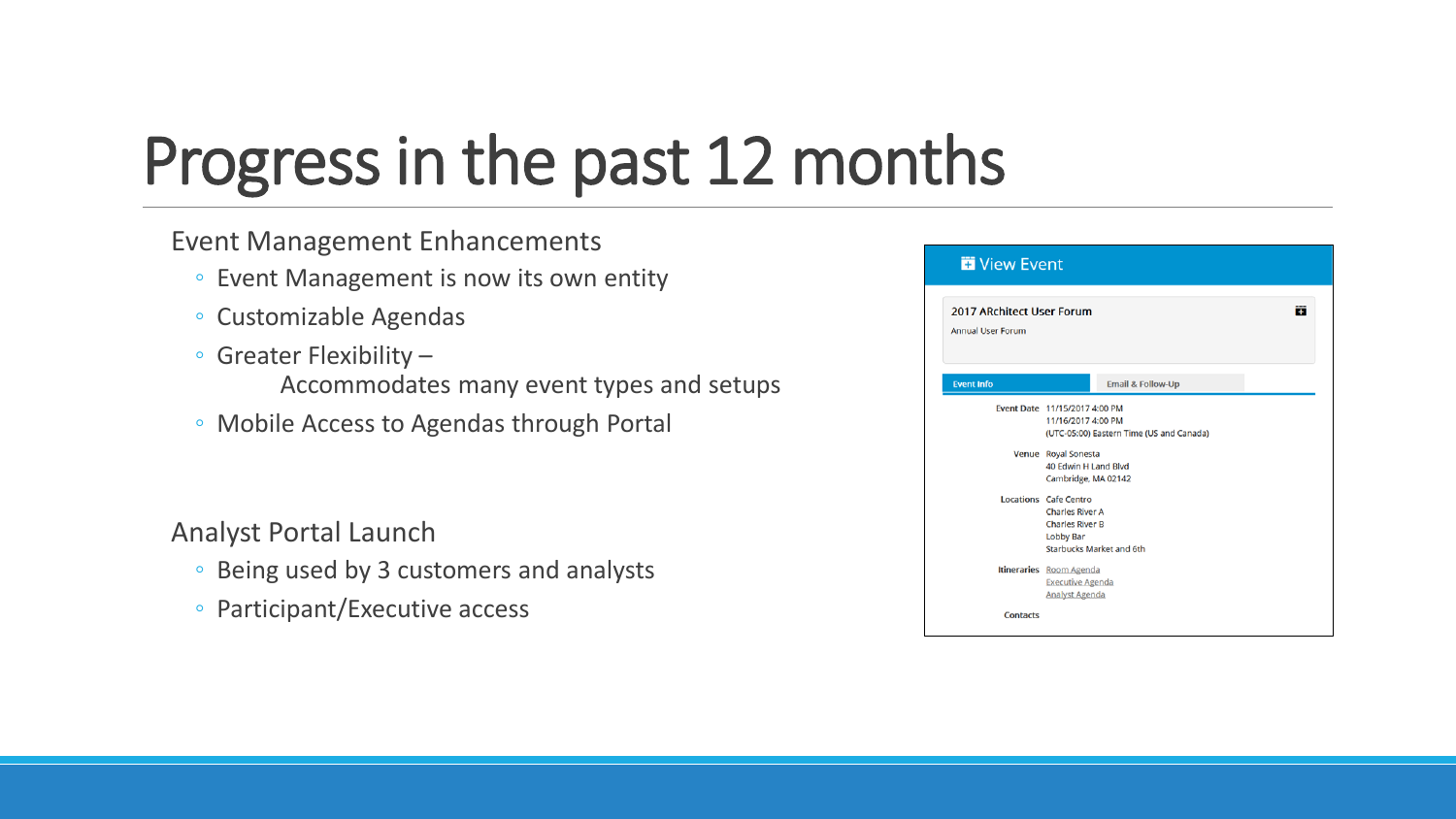# Progress in the past 12 months

A number of ARchitect improvements

- Improved the performance of every finder. Interactions, Articles and Premium Content
- Built RSVP page so that interaction RSVPs can be tracked and updated
- Enhanced WBB to select content
- Improved Emailer delivery
	- Create subdomains
	- Send Test emails from support
- Hardened application security and completed an application penetration test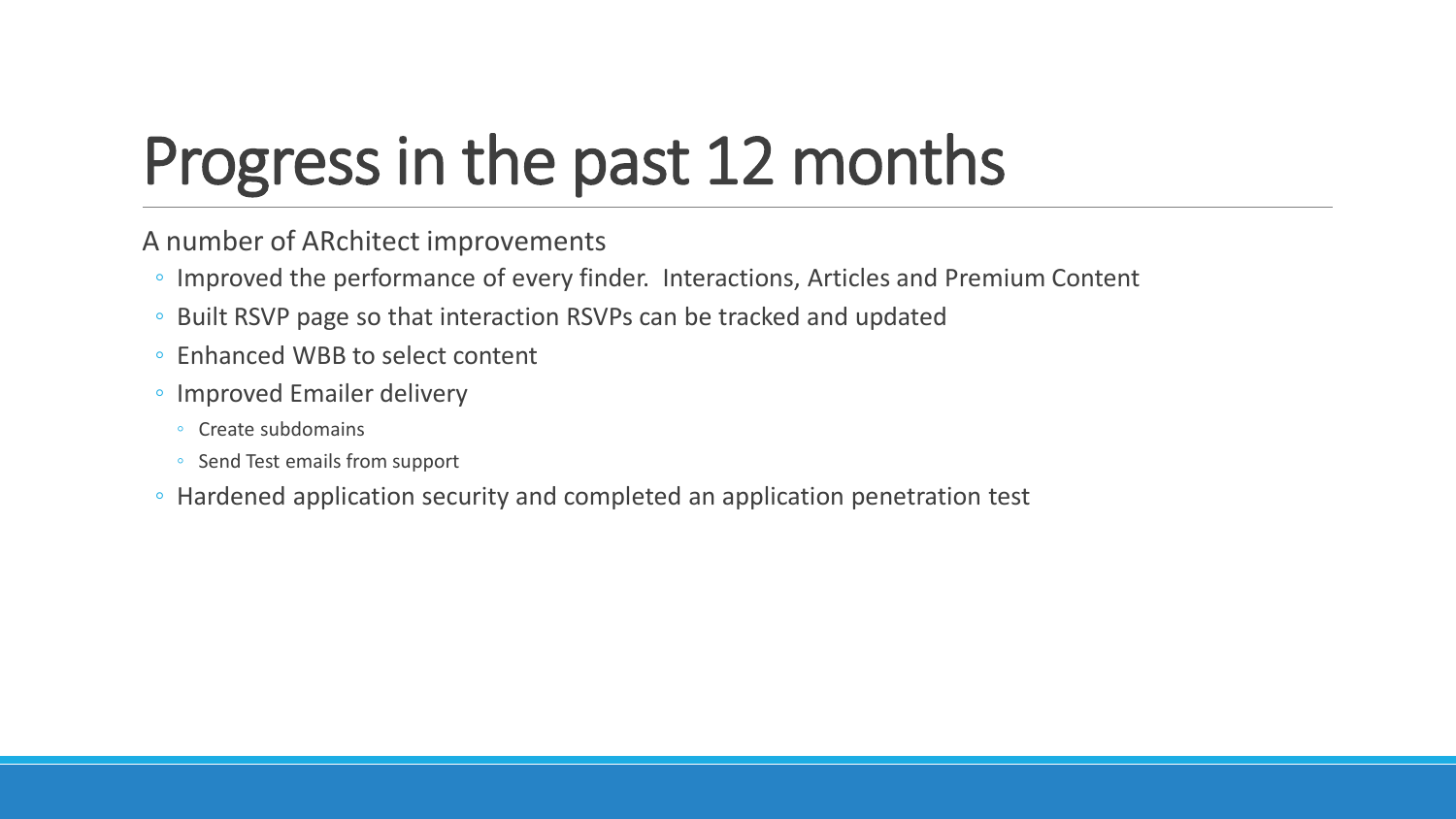# NEW IN 2018

NEW ARCHITECT FEATURES COMING IN 2018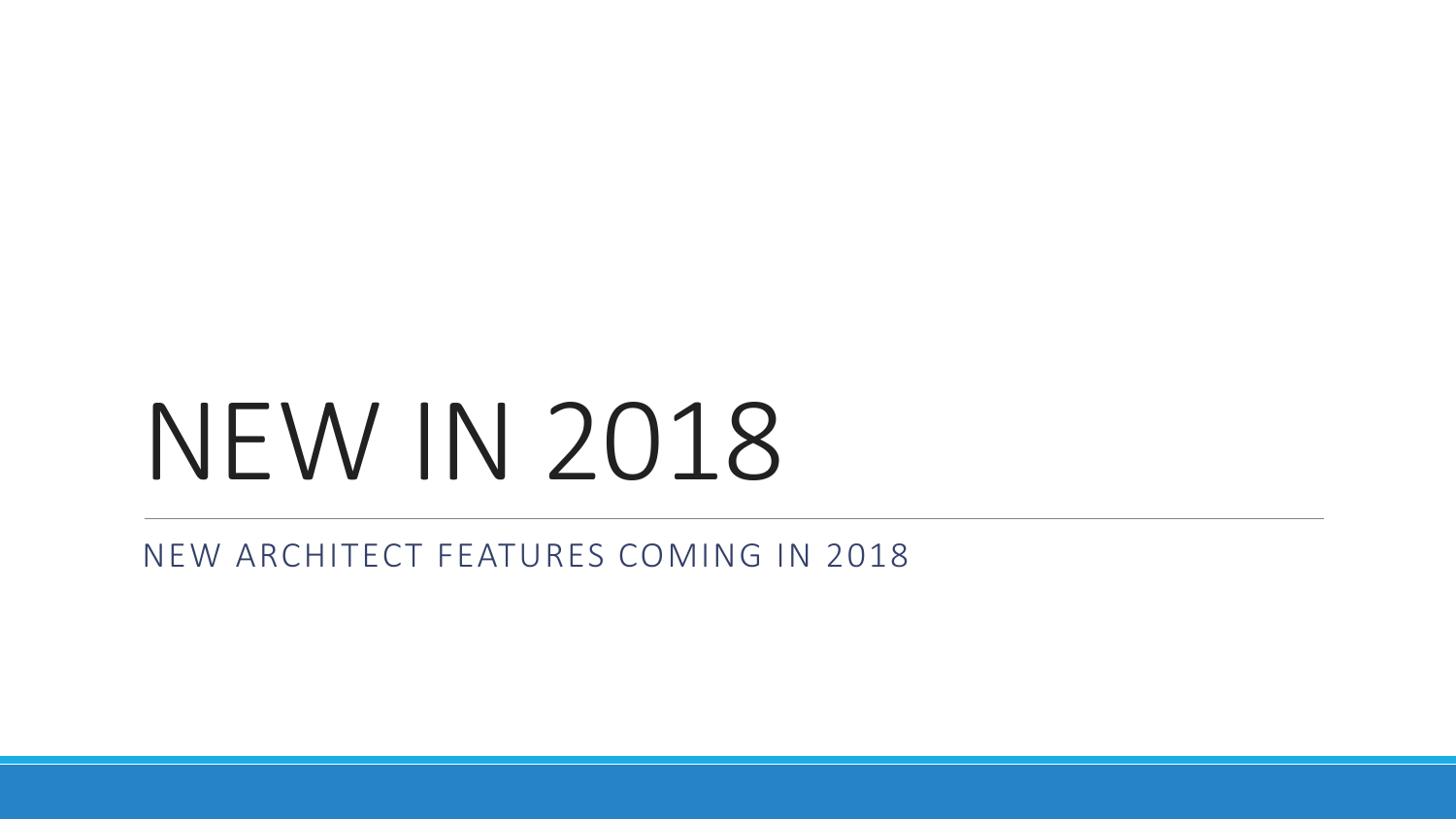# **Notifications** New in 2018!

- Follow Anlaysts, and get notified of:
	- Profile Changes
	- New Interactions
	- New Premium Content
- Follow by
	- **Single Analyst**
	- Analyst Group

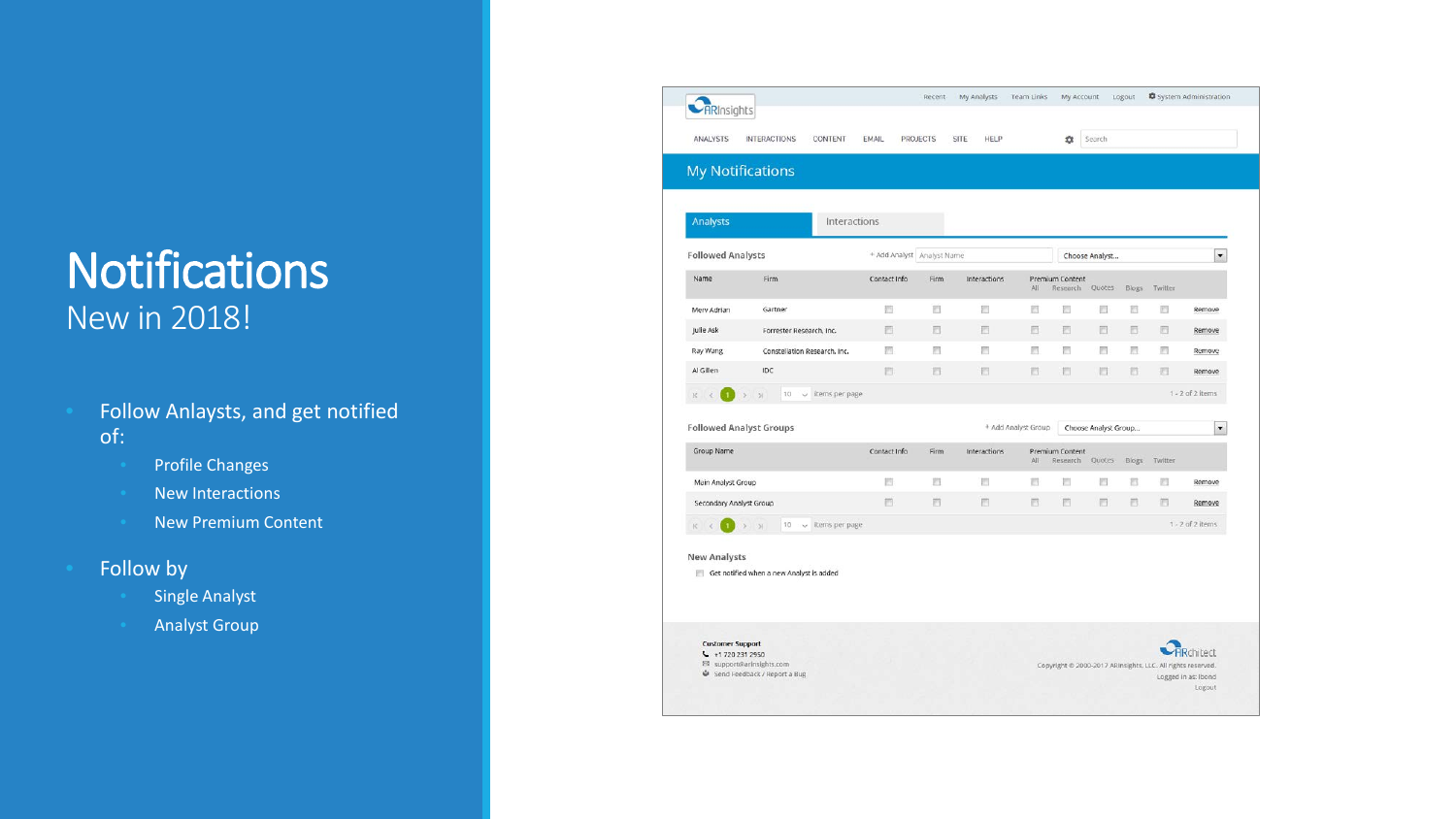## **Notifications** New in 2018!

**• Follow Interactions to get notified** of any changes to your critical interactions

| <b>My Notifications</b>                 |                |  |  |                    |                     |                  |                    |
|-----------------------------------------|----------------|--|--|--------------------|---------------------|------------------|--------------------|
|                                         |                |  |  |                    |                     |                  |                    |
| Analysts                                | Interactions   |  |  |                    |                     |                  |                    |
| <b>Followed Interactions</b>            |                |  |  | + Add Interactions | Search Interactions |                  |                    |
| Title                                   |                |  |  | Type               |                     | Date             |                    |
| Sample Interaction                      |                |  |  | Briefing           |                     | 30/10/2017 08:00 | Remove             |
| Inquiry about a product                 |                |  |  | Inquiry            |                     | 27/10/2017 14:30 | Remove             |
| Meeting with Analyst                    |                |  |  | <b>Briefing</b>    |                     | 27/10/2017 13:00 | Remove             |
| Another Sample Interaction              |                |  |  | <b>Briefing</b>    |                     | 27/10/2017 09:00 | Remove             |
| Followed Interaction                    |                |  |  | <b>Briefing</b>    |                     | 30/10/2017 08:00 | Remove             |
| Meeting with an Analyst                 |                |  |  | Inquiry            |                     | 27/10/2017 14:30 | Remove             |
| Another great Briefing                  |                |  |  | <b>Briefing</b>    |                     | 27/10/2017 13:00 | Remove             |
| Sample Interaction                      |                |  |  | <b>Briefing</b>    |                     | 27/10/2017 09:00 | Remove             |
| Title of the interaction being followed |                |  |  | <b>Briefing</b>    |                     | 30/10/2017 08:00 | Remove             |
| Sample Interaction                      |                |  |  | Inquiry            |                     | 27/10/2017 14:30 | Remove             |
| $10^{-1}$<br>v.                         | items per page |  |  |                    |                     |                  | $1 - 2$ of 2 items |

**Customer Support** € +1 720 231 2950 59 support@arinsights.com Send Feedback / Report a Bug

Rchitect Copyright @ 2000-2017 ARInsights, LLC. All rights reserved. Logged in as: Ibond Logout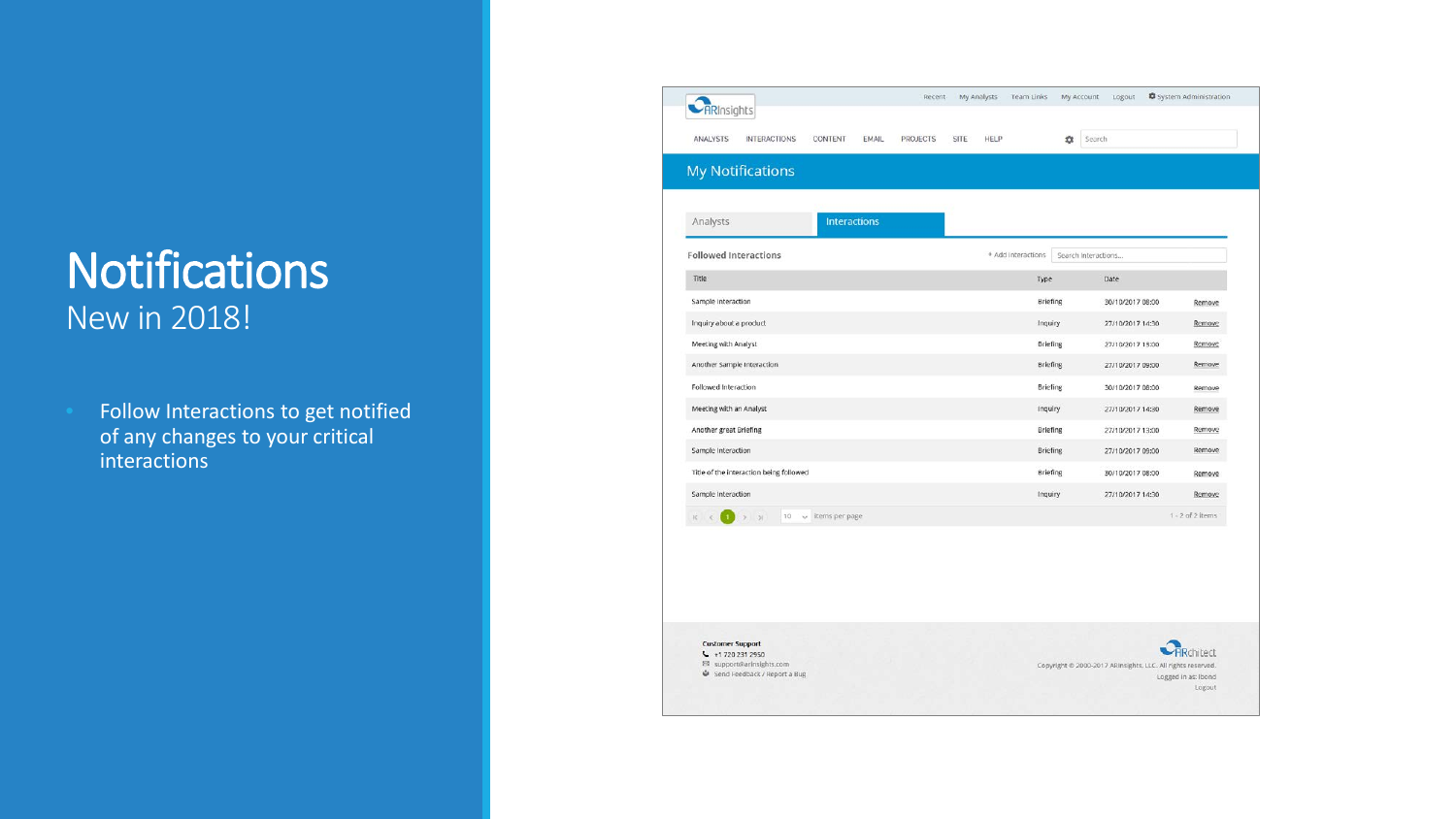# **Notifications** New in 2018!

- Real time updates on any followed items
- View all notifications at once, view by Analysts or Interactions
- Unread Notification counter in header
- **Daily summary of notifications sent** to your email

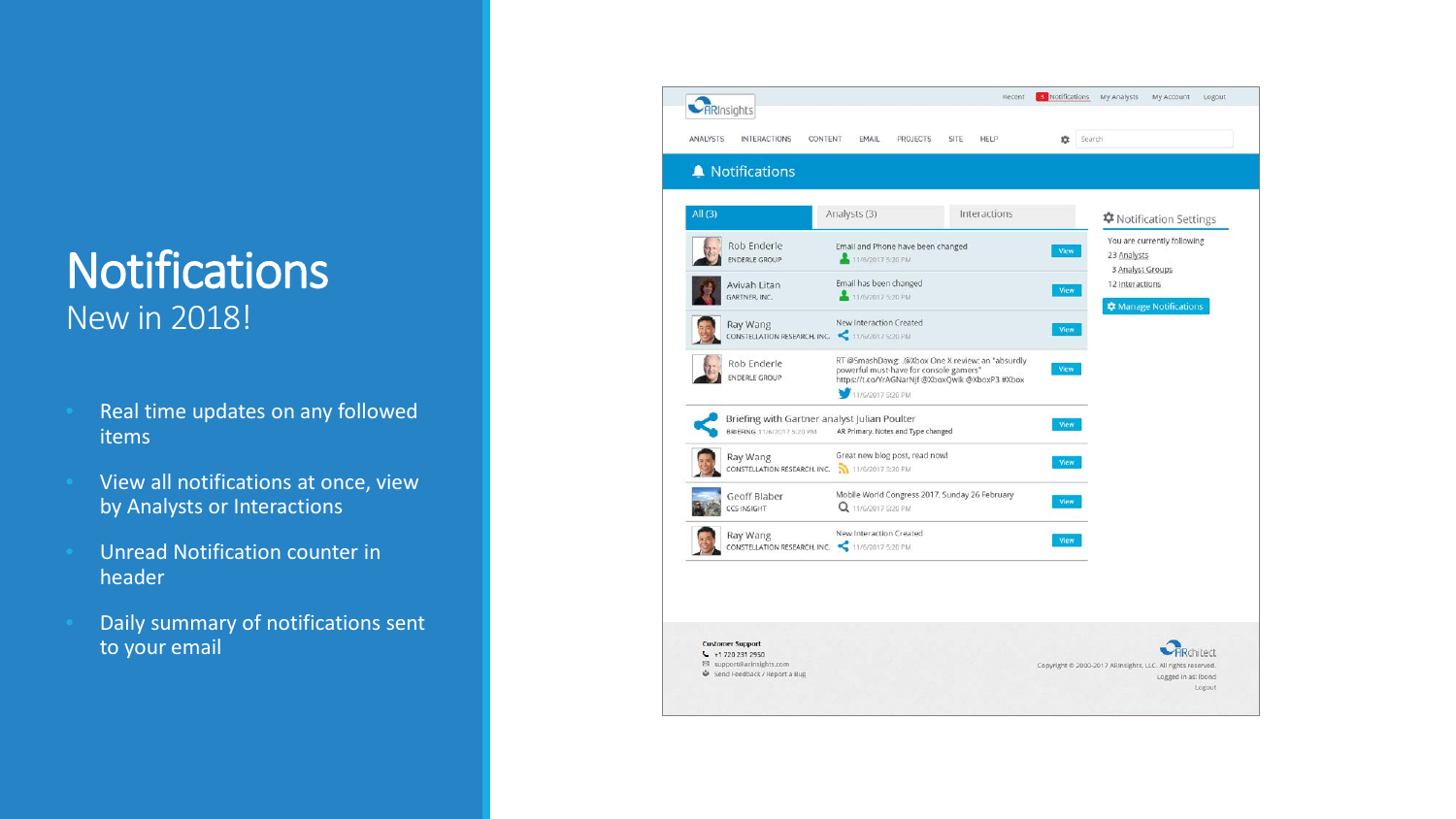# DEMO

NEW NOTIFICATION SYSTEM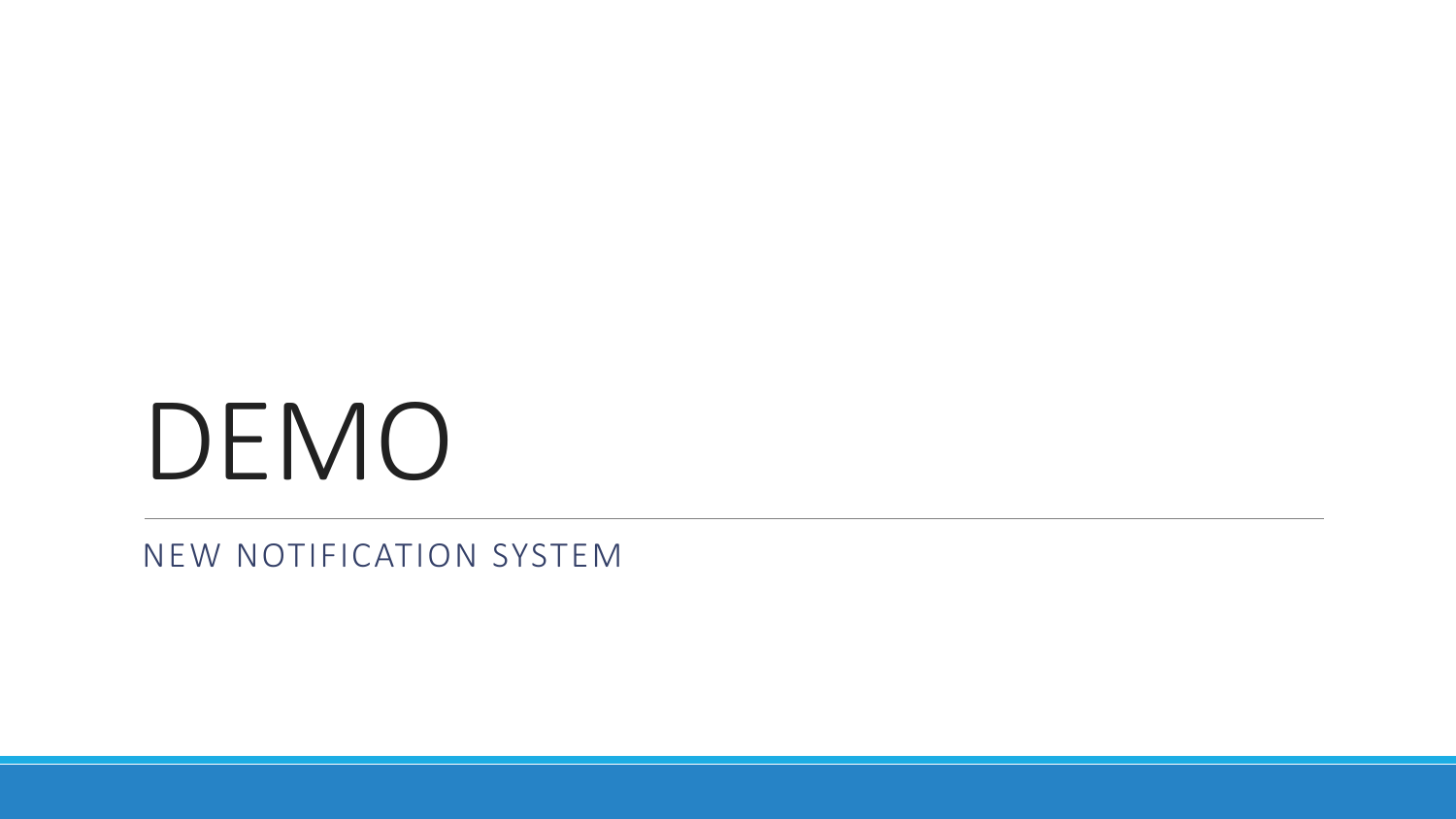# 2018 Roadmap

#### Notification System

- Final updates
- Release in Q1 2018

#### Customer Reference Management

◦ Store Customer References for any type of interaction including analyst events, briefings, MQs, inquiries and customer promotions

### Mobile Application

- New features
- Updated Design

### Continue Performance Enhancements

- Enhanced Analyst Group pages
- Data Archiving